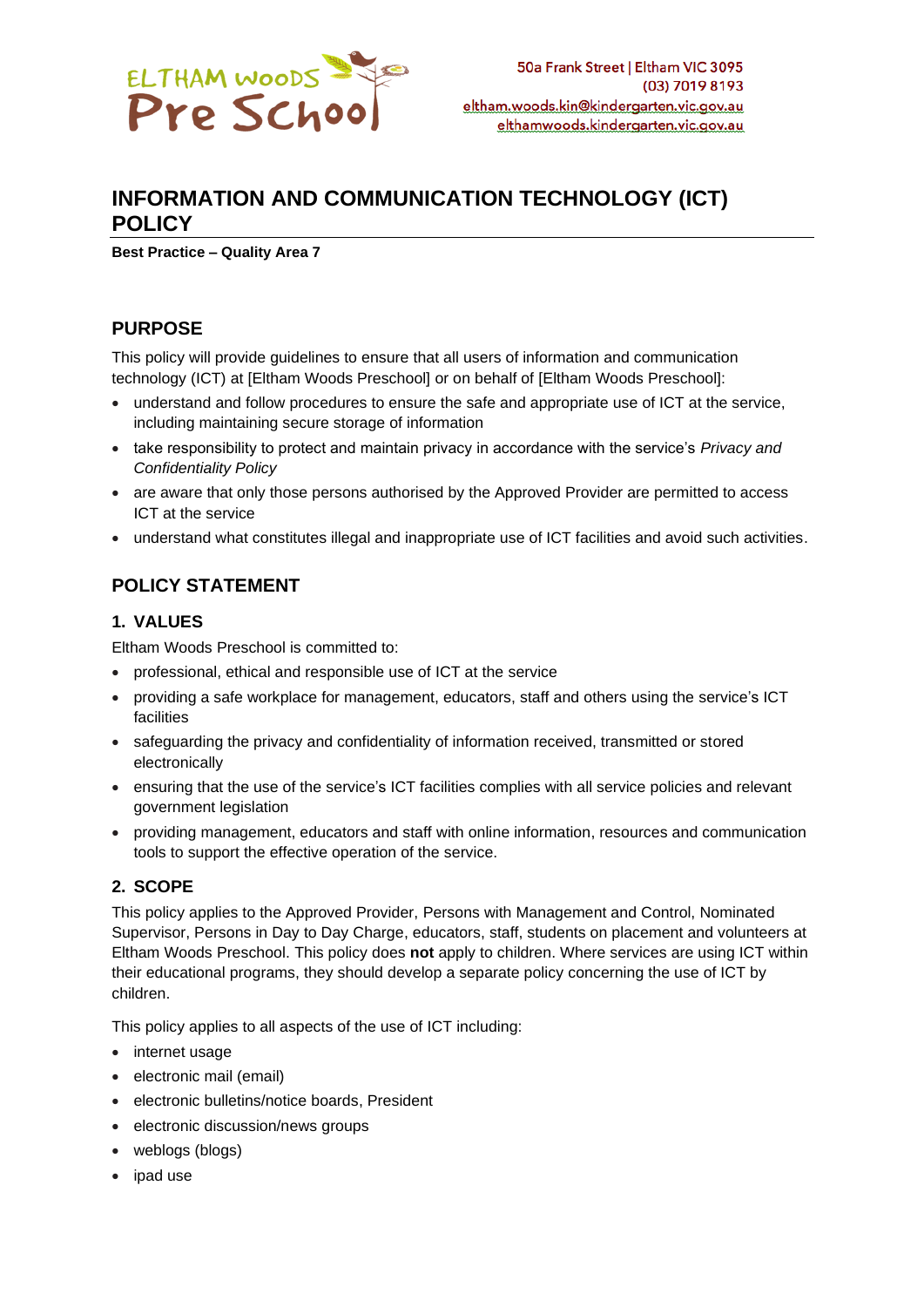

- icloud storage
- social networking
- file transfer
- file storage (including the use of end point data storage devices refer to *Definitions*)
- file sharing
- video conferencing
- streaming media
- instant messaging
- online discussion groups and chat facilities
- subscriptions to list servers, mailing lists or other like services
- copying, saving or distributing files
- viewing material electronically
- printing material
- portable communication devices including mobile and cordless phones.

### **3. BACKGROUND AND LEGISLATION**

#### **Background**

The Victorian Government has funded the provision of ICT infrastructure and support to kindergartens since 2003. This support has included:

- purchase and installation of ICT equipment
- installation and maintenance of internet connection
- provision of email addresses
- training in the use of software and the internet
- help desk support.

The purpose of this support is to:

- establish ICT infrastructure to assist teachers in the development and exchange of learning materials, and in recording children's learning
- contribute to the professional development of kindergarten teachers and assistants, and enhance their access to research in relation to child development
- establish ICT infrastructure that enhances the management of kindergartens and reduces the workload on management committees
- contribute to the sustainability of kindergartens by providing for the better management of records, including budget and finance records (refer to Kindergarten IT Program: <http://www.kindergarten.vic.gov.au/> ).

The ICT environment is continually changing. Early childhood services now have access to a wide variety of technologies via fixed, wireless and mobile devices. While ICT is a cost-effective, timely and efficient tool for research, communication and management of a service, there are also legal responsibilities in relation to information privacy, security and the protection of employees, families and children.

State and federal laws, including those governing information privacy, copyright, occupational health and safety, anti-discrimination and sexual harassment, apply to the use of ICT (refer to *Legislation and standards*). Illegal and inappropriate use of ICT resources includes pornography, fraud, defamation, breach of copyright, unlawful discrimination or vilification, harassment (including sexual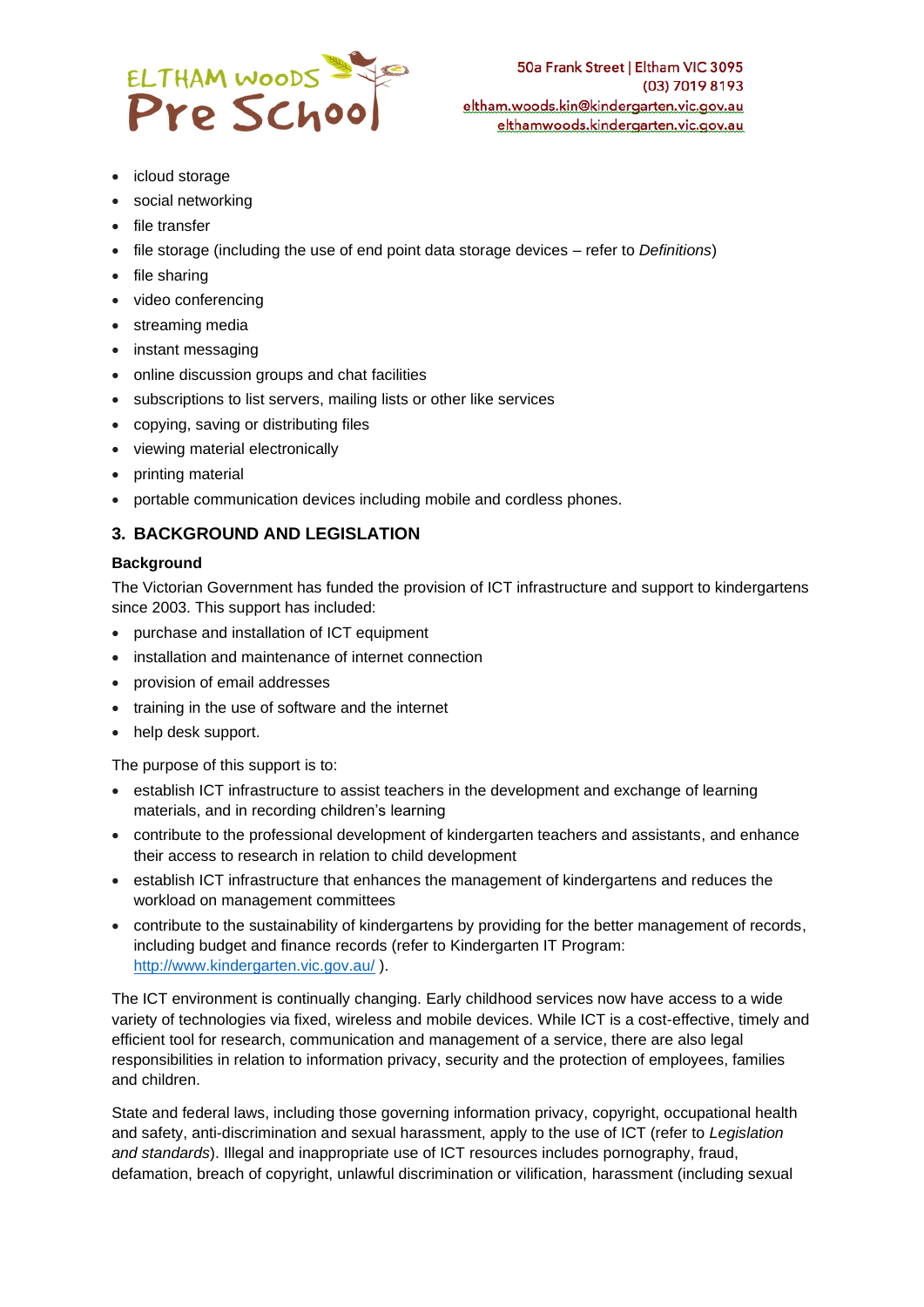

harassment, stalking and privacy violations) and illegal activity, including illegal peer-to-peer file sharing.

#### **Legislation and standards**

Relevant legislation and standards include but are not limited to:

- *Broadcasting Services Act 1992 (Cth)*
- *Charter of Human Rights and Responsibilities Act 2006* (Vic)
- *Classification (Publications, Films and Computer Games) Act 1995*
- *Commonwealth Classification (Publication, Films and Computer Games) Act 1995*
- *Competition and Consumer Act 2010* (Cth)
- *Copyright Act 1968* (Cth)
- *Copyright Amendment Act 2006* (Cth)
- *Education and Care Services National Law Act 2010*
- *Education and Care Services National Regulations 2011*
- *Equal Opportunity Act 2010* (Vic)
- *Freedom of Information Act 1982*
- *Health Records Act 2001* (Vic)
- *Information Privacy Act 2000* (Vic)
- *National Quality Standard*, Quality Area 7: Governance and Leadership
- *Occupational Health and Safety Act 2004* (Vic)
- *Privacy Act 1988* (Cth)
- *Privacy and Data Protection Act 2014 (Vic)*
- *Public Records Act 1973* (Vic)
- *Sex Discrimination Act 1984* (Cth)
- *Spam Act 2003* (Cth)
- *Trade Marks Act 1995* (Cth)

The most current amendments to listed legislation can be found at:

- Victorian Legislation Victorian Law Today:<http://www.legislation.vic.gov.au/>
- Commonwealth Legislation ComLaw:<http://www.comlaw.gov.au/>

### **4. DEFINITIONS**

The terms defined in this section relate specifically to this policy. For commonly used terms e.g. Approved Provider, Nominated Supervisor, Regulatory Authority etc. refer to the *General Definitions* section of this manual.

**Anti-spyware:** Software designed to remove spyware: a type of malware (refer to *Definitions*), that collects information about users without their knowledge.

**Chain email:** An email instructing recipients to send out multiple copies of the same email so that circulation increases exponentially.

**Computer virus:** Malicious software programs, a form of malware (refer to *Definitions*), that can spread from one computer to another through the sharing of infected files, and that may harm a computer system's data or performance.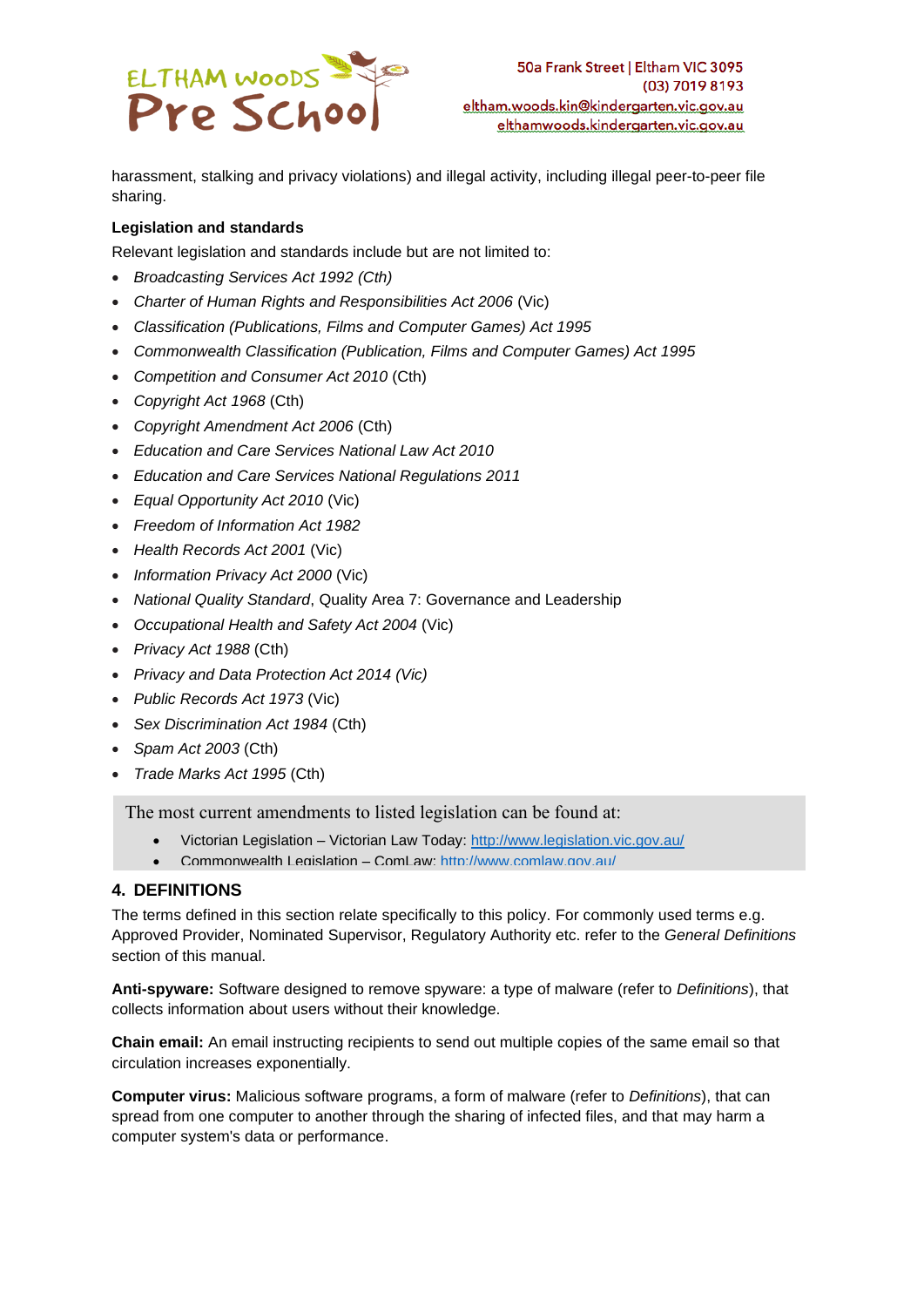

**Defamation:** To injure or harm another person's reputation without good reason or justification. Defamation is often in the form of slander or libel.

**Disclaimer:** Statement(s) that seeks to exclude or limit liability and is usually related to issues such as copyright, accuracy and privacy.

**Electronic communications:** Email, instant messaging, communication through social media and any other material or communication sent electronically.

**Encryption:** The process of systematically encoding data before transmission so that an unauthorised party cannot decipher it. There are different levels of encryption available.

**Endpoint data storage devices:** Devices capable of storing information/data. New devices are continually being developed, and current devices include:

- laptops
- USB sticks, external or removable hard drives, thumb drives, pen drives and flash drives
- iPods / ipads or other similar devices
- cameras with USB drive connection
- iPhones/smartphones
- PCI/PC Card/PCMCIA storage cards
- PDAs (Personal Digital Assistants)
- other data-storage devices (CD-ROM and DVD).

**Firewall:** The primary method of keeping a computer/network secure. A firewall controls (by permitting or restricting) traffic into and out of a computer/network and, as a result, can protect these from damage by unauthorised users.

**Flash drive:** A small data-storage device that uses flash memory, and has a built-in USB connection. Flash drives have many names, including jump drives, thumb drives, pen drives and USB keychain drives.

**Integrity:** (In relation to this policy) refers to the accuracy of data. Loss of data integrity may be either gross and evident (e.g. a computer disk failing) or subtle (e.g. the alteration of information in an electronic file).

**Malware:** Short for 'malicious software'. Malware is intended to damage or disable computers or computer systems.

**PDAs (Personal Digital Assistants):** A handheld computer for managing contacts, appointments and tasks. PDAs typically include a name and address database, calendar, to-do list and note taker. Wireless PDAs may also offer email and web browsing, and data can be synchronised between a PDA and a desktop computer via a USB or wireless connection.

**Portable storage device (PSD)** *or* **removable storage device (RSD):** Small, lightweight, portable easy-to-use device that is capable of storing and transferring large volumes of data. These devices are either exclusively used for data storage (for example, USB keys) or are capable of multiple other functions (such as iPods and PDAs).

**Spam:** Unsolicited and unwanted emails or other electronic communication.

**Security:** (In relation to this policy) refers to the protection of data against unauthorised access, ensuring confidentiality of information, integrity of data and the appropriate use of computer systems and other resources.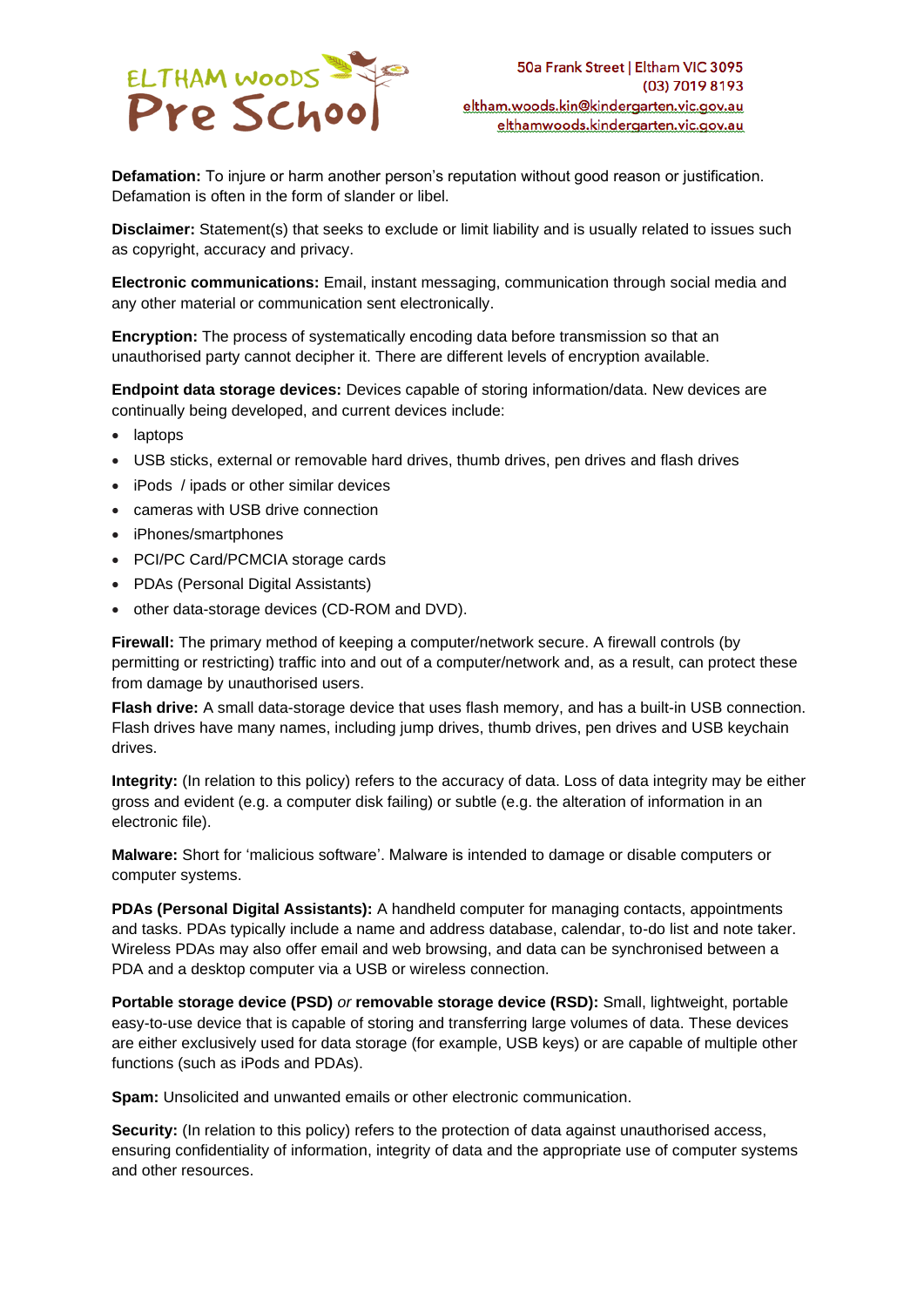

**USB interface:** Universal Serial Bus (USB) is a widely used interface for attaching devices to a host computer. PCs and laptops have multiple USB ports that enable many devices to be connected without rebooting the computer or turning off the USB device.

**USB key:** Also known as sticks, drives, memory keys and flash drives, a USB key is a device that plugs into the computer's USB port and is small enough to hook onto a key ring. A USB key allows data to be easily downloaded and transported/transferred.

**Vicnet:** An organisation that provides a range of internet services to libraries and community groups (including kindergartens, as part of a government-funded project), including broadband and dialup internet and email access, website and domain hosting, and website design and development. Vicnet delivers information and communication technologies, and support services to strengthen Victorian communities. For more information, visit: [www.kindergarten.vic.gov.au](http://www.kindergarten.vic.gov.au/)

**Virus:** A program or programming code that multiplies by being copied to another program, computer or document. Viruses can be sent in attachments to an email or file, or be present on a disk or CD. While some viruses are benign or playful in intent, others can be quite harmful: erasing data or requiring the reformatting of hard drives.

### **5. SOURCES AND RELATED POLICIES**

#### **Sources**

- *Acceptable Use Policy*, DET Information, Communications and Technology (ICT) Resources: [https://www.education.vic.gov.au/school/teachers/management/infrastructure/Pages/acceptableus](https://www.education.vic.gov.au/school/teachers/management/infrastructure/Pages/acceptableuse.aspx) [e.aspx](https://www.education.vic.gov.au/school/teachers/management/infrastructure/Pages/acceptableuse.aspx)
- IT for Kindergartens: [www.kindergarten.vic.gov.au](http://www.kindergarten.vic.gov.au/)

#### **Service policies**

- *Code of Conduct Policy*
- *Complaints and Grievances Policy*
- *Curriculum Development Policy*
- *Enrolment and Orientation Policy*
- *Governance and Management of the Service Policy*
- *Occupational Health and Safety Policy*
- *Privacy and Confidentiality Policy*
- *Staffing Policy*

## **PROCEDURES**

#### **The Approved Provider or Persons with Management and Control is responsible for:**

- ensuring that the use of the service's ICT complies with all relevant state and federal legislation (refer to *Legislation and standards*), and all service policies (including *Privacy and Confidentiality Policy* and *Code of Conduct Policy*)
- providing suitable ICT facilities to enable educators and staff to effectively manage and operate the service
- authorising the access of educators, staff, volunteers and students to the service's ICT facilities, as appropriate
- providing clear procedures and protocols that outline the parameters for use of the service's ICT facilities (refer to Attachment 1 – Procedures for use of ICT at the service)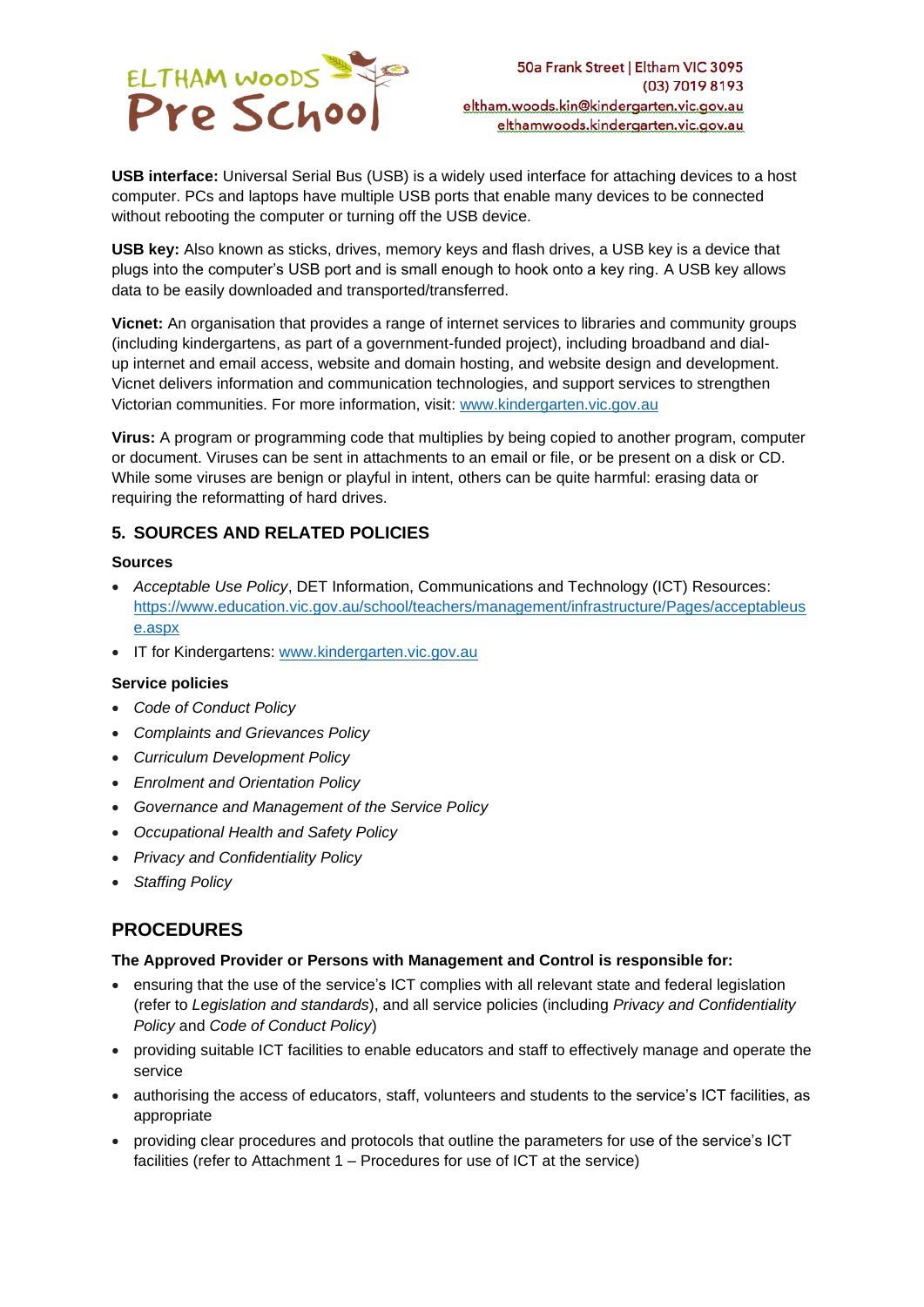

- embedding a culture of awareness and understanding of security issues at the service (refer to Attachment 2 – Guiding principles for security of information systems)
- ensuring that effective financial procedures and security measures are implemented where transactions are made using the service's ICT facilities, e.g. handling fee and invoice payments, and using online banking
- ensuring that the service's computer software and hardware are purchased from an appropriate and reputable supplier
- identifying the need for additional password-protected email accounts for management, educators, staff and others at the service, and providing these as appropriate
- identifying the training needs of educators and staff in relation to ICT, and providing recommendations for the inclusion of training in ICT in professional development activities
- ensuring that procedures are in place for the regular backup of critical data and information at the service
- ensuring secure storage of all information at the service, including backup files (refer to *Privacy and Confidentiality Policy*)
- adhering to the requirements of the *Privacy and Confidentiality Policy* in relation to accessing information on the service's computer/s, including emails
- considering encryption (refer to *Definitions*) of data for extra security
- ensuring that reputable anti-virus and firewall software (refer to *Definitions*) are installed on service computers, and that software is kept up to date
- developing procedures to minimise unauthorised access, use and disclosure of information and data, which may include limiting access and passwords, and encryption (refer to *Definitions*)
- ensuring that the service's liability in the event of security breaches, or unauthorised access, use and disclosure of information and data is limited by developing and publishing appropriate disclaimers (refer to *Definitions*)
- developing procedures to ensure data and information (e.g. passwords) are kept secure, and only disclosed to individuals where necessary e.g. to new educators, staff or committee of management
- developing procedures to ensure that all educators, staff, volunteers and students are aware of the requirements of this policy
- ensuring the appropriate use of endpoint data storage devices (refer to *Definitions*) by all ICT users at the service
- ensuring that all material stored on endpoint data storage devices is also stored on a backup drive, and that both device and drive are kept in a secure location
- ensuring compliance with this policy by all users of the service's ICT facilities
- ensuring that written permission is provided by parents/guardians for authorised access to the service's computer systems and internet by persons under 18 years of age (e.g. a student on placement at the service) (refer to Attachment 3 – Parent/guardian authorisation for under-age access to the [Eltham Woods Preschool] ICT facilities).

#### **The Nominated Supervisor, Person with Day to Day Charge, educators, staff and other authorised users of the service's ICT facilities are responsible for:**

- complying with all relevant legislation and service policies, protocols and procedures, including those outlined in Attachments 1 and 2
- completing the authorised user agreement form (see Attachment 4)
- keeping allocated passwords secure, including not sharing passwords and logging off after using a computer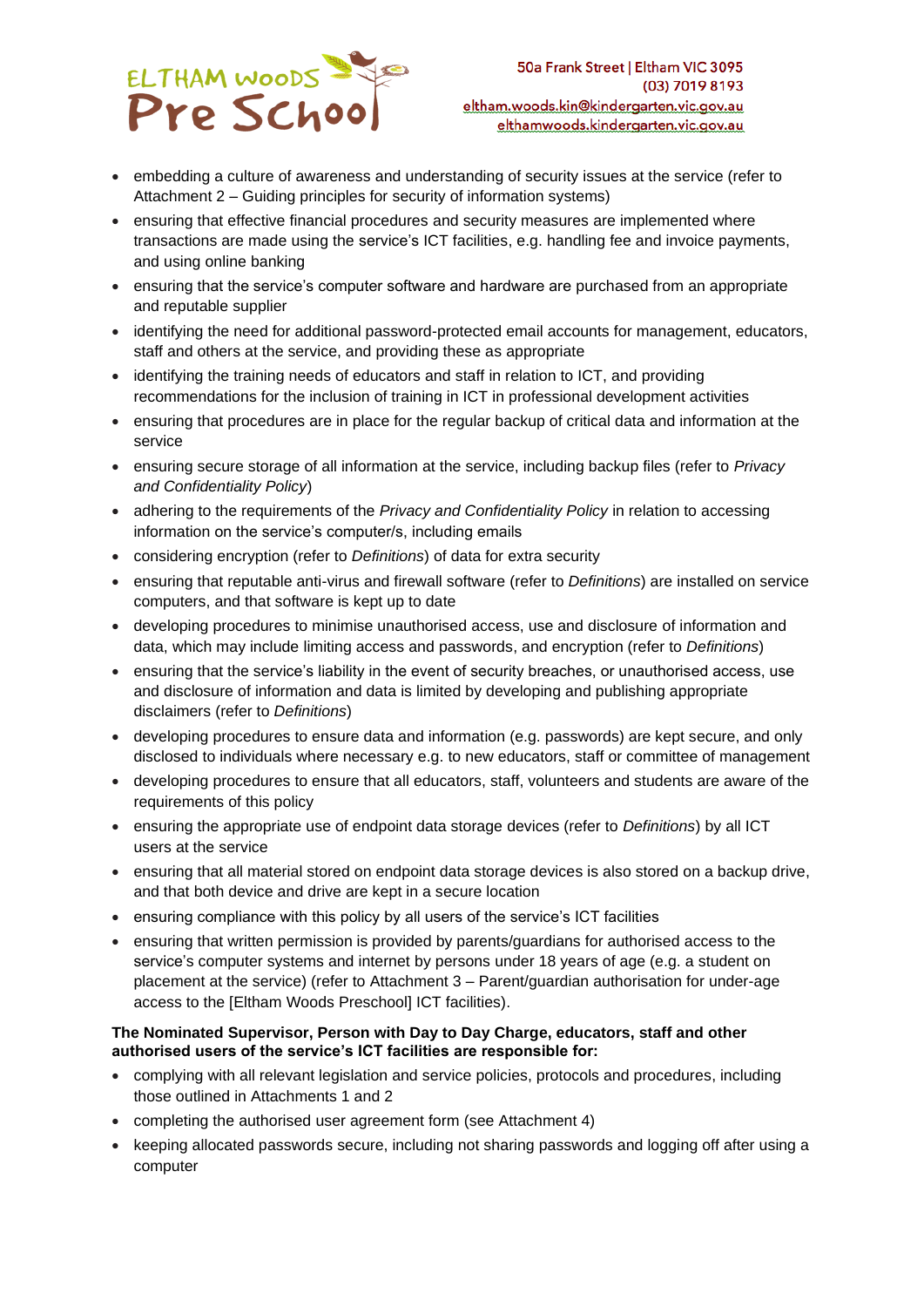

- maintaining the security of ICT facilities belonging to Eltham Woods Preschool
- accessing accounts, data or files on the service's computers only where authorisation has been provided
- co-operating with other users of the service's ICT to ensure fair and equitable access to resources
- obtaining approval from the Approved Provider before purchasing licensed computer software and hardware
- ensuring confidential information is transmitted with password protection or encryption, as required
- ensuring no illegal material is transmitted at any time via any ICT medium
- using the service's email, messaging and social media facilities for service-related and lawful activities only
- using endpoint data storage devices (refer to *Definitions*) supplied by the service for servicerelated business only, and ensuring that this information is protected from unauthorised access and use
- ensuring that all material stored on an endpoint data storage device is also stored on a backup drive, and that both device and drive are kept in a secure location
- notifying the Approved Provider of any damage, faults or loss of endpoint data storage devices
- signing an acknowledgement form upon receipt of a USB or portable storage device (including a laptop) (refer to Attachment 4 – Authorised user agreement)
- restricting the use of personal mobile phones to rostered breaks
- responding only to emergency phone calls when responsible for supervising children to ensure adequate supervision of children at all times (refer to *Supervision of Children Policy*)
- ensuring electronic files containing information about children and families are kept secure at all times (refer to *Privacy and Confidentiality Policy*)
- responding to a privacy breach in accordance with privacy and confidentiality policy.

#### **Parents/guardians are responsible for:**

- reading and understanding this *Information and Communication Technology (ICT) Policy*
- complying with all state and federal laws, the requirements of the *Education and Care Services National Regulations 2011*, and all service policies and procedures
- maintaining the privacy of any personal or health information provided to them about other individuals e.g. contact details.

#### **Volunteers and students, while at the service, are responsible for following this policy and its procedures.**

## **EVALUATION**

In order to assess whether the values and purposes of the policy have been achieved, the Approved Provider will:

- regularly seek feedback from everyone affected by the policy regarding its effectiveness
- monitor the implementation, compliance, complaints and incidents in relation to this policy
- keep the policy up to date with current legislation, research, policy and best practice
- revise the policy and procedures as part of the service's policy review cycle, or as required
- notify parents/guardians at least 14 days before making any changes to this policy or its procedures.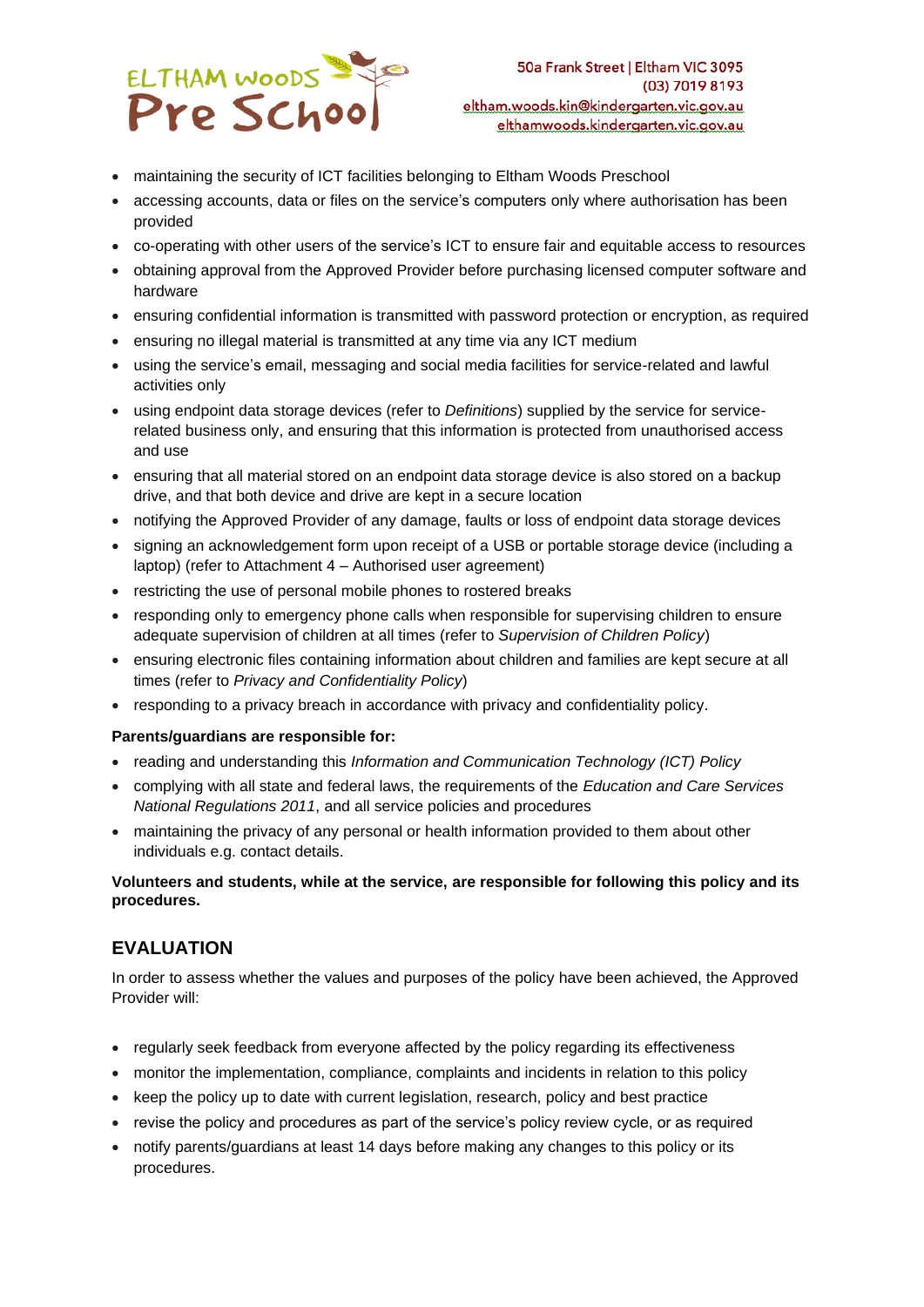

## **ATTACHMENTS**

- Attachment 1: Procedures for use of ICT at the service
- Attachment 2: Guiding principles for security of information systems
- Attachment 3: Parent/guardian authorisation for under-age access to the [Eltham Woods Preschool] ICT facilities
- Attachment 4: Authorised user agreement

## **AUTHORISATION**

This policy was adopted by the Approved Provider of [Eltham Woods Preschool] on 12/05/2020.

### **REVIEW DATE:** 25/05/2023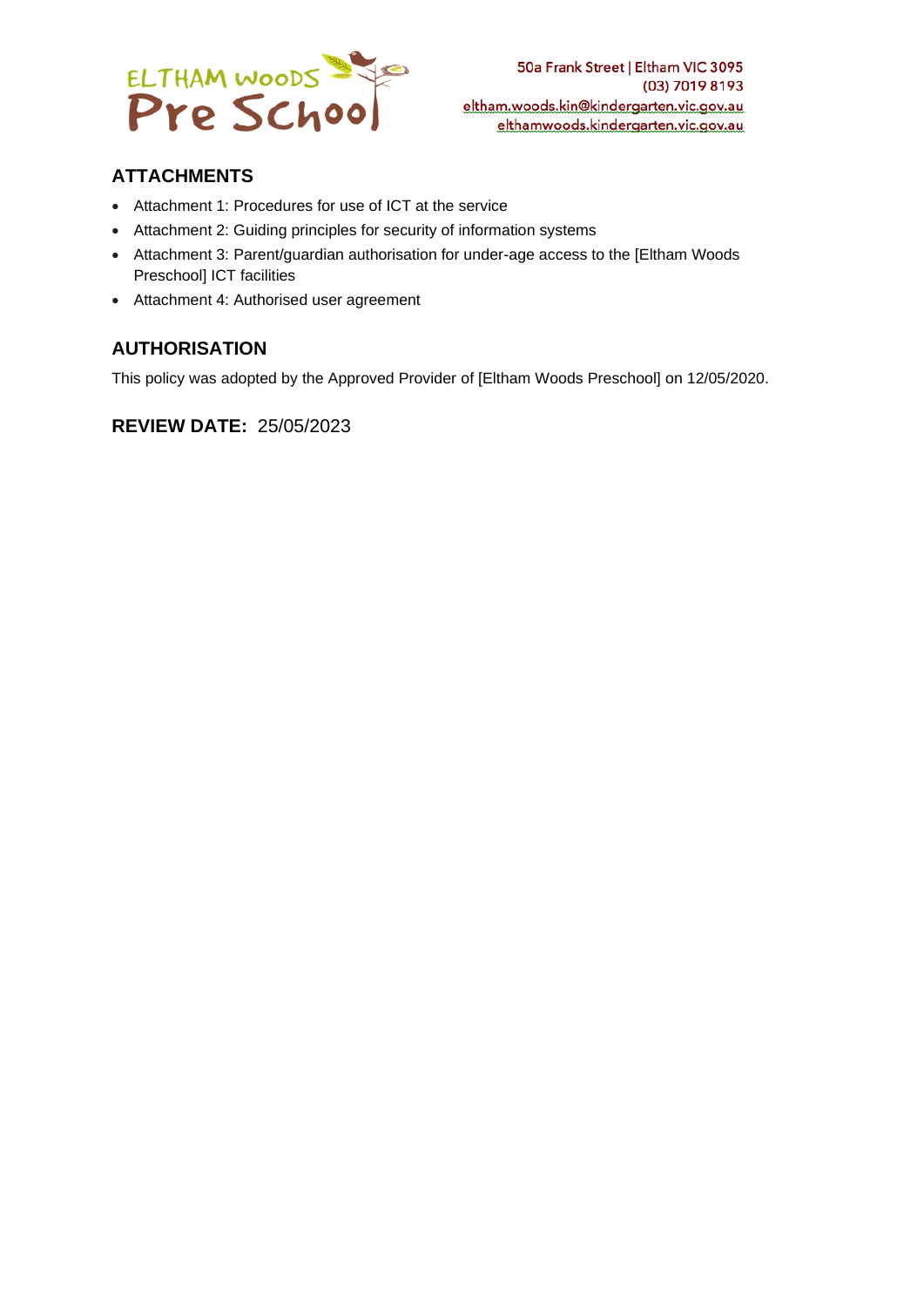

# **ATTACHMENT 1 Procedures for use of ICT at the service**

#### **EMAIL USAGE**

- Content of emails and email addresses must always be checked before sending.
- When sending emails to multiple recipients, care should be taken to avoid the inappropriate disclosure of email addresses to a whole group of recipients; blind copying (BCC) should be used where appropriate.
- Always include a subject description in the subject line.
- Always include a disclaimer (refer to *Definitions*) which is common to all users, on emails to limit liability.
- Be cautious about opening files or launching programs that have been received as an attachment via email from the email itself. Instead, save an attachment to disk and scan with anti-virus software before opening, and keep an eye out for unusual filenames.
- Never open emails if unsure of the sender.
- Check email accounts on a regular basis and forward relevant emails to the Approved Provider or appropriate committee members/staff.
- Remove correspondence that is no longer required from the computer quarterly.
- Respond to emails as soon as is practicable.

#### **UNACCEPTABLE/INAPPROPRIATE USE OF ICT FACILITIES**

Users of the ICT facilities (and in particular, the internet, email and social media) provided by [Eltham Woods Preschool] must not:

- create or exchange messages that are offensive, harassing, obscene or threatening
- create, copy, transmit or retransmit chain emails (refer to *Definitions*), spam (refer to *Definitions*) or other unauthorised mass communication
- use the ICT facilities as a platform to gain unauthorised access to other systems
- carry out activities that are illegal, inappropriate or offensive to fellow employees or the public. Such activities include, but are not limited to, hate speech or material that ridicules/discriminates against others on the basis of race, nationality, creed, religion, ability/disability, gender or sexual orientation
- use the ICT facilities to access, download, create, store or distribute illegal, offensive, obscene or objectionable material (including pornography and sexually explicit material). It will not be a defence to claim that the recipient was a consenting adult
- use the ICT facilities to make any personal communication that could suggest that such communication was made in that person's official capacity as an employee or volunteer of [Eltham Woods Preschool]
- conduct any outside business or engage in activities related to employment with another organisation
- play games
- assist any election campaign or lobby any government organisation
- exchange any confidential or sensitive information held by [Eltham Woods Preschool] unless authorised as part of their duties
- publish the service's email address on a 'private' business card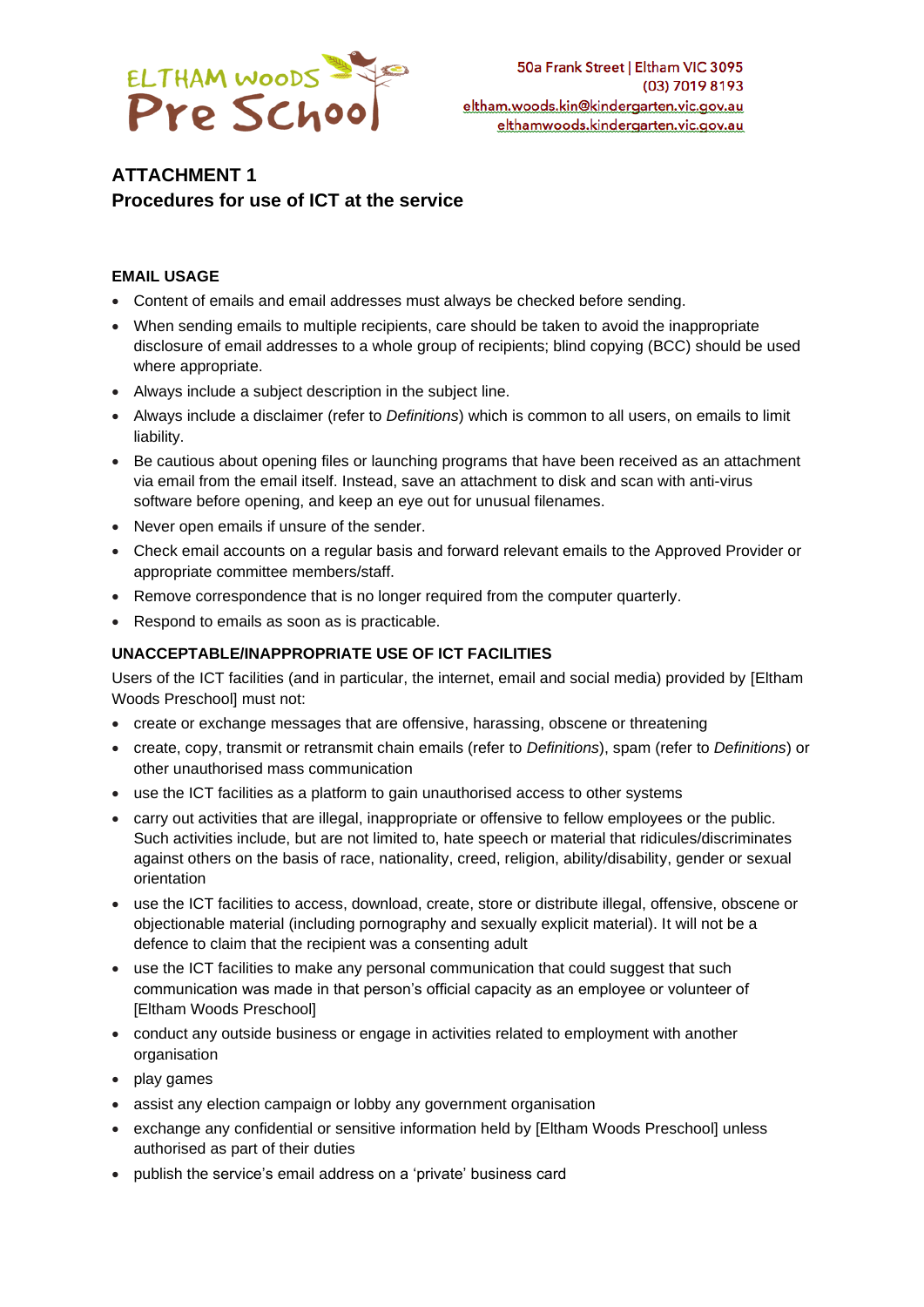

- harass, slander, intimidate, embarrass, defame, vilify, seek to offend or make threats against another person or group of people
- breach copyright laws through making copies of, or transmitting, material or commercial software.

#### **INFORMATION STORED ON COMPUTERS**

- Computer records containing personal, sensitive and/or health information, or photographs of children must be stored securely so that privacy and confidentiality is maintained. This information must not be removed from the service without authorisation, as security of the information could be at risk (refer to *Privacy and Confidentiality Policy*).
- Computer records containing personal, sensitive and/or health information, or photographs of children may need to be removed from the service from time-to-time for various reasons, including for:
	- − excursions and service events (refer to *Excursions and Service Events Policy*)
	- − offsite storage, where there is not enough space at the service premises to store the records.

In such circumstances, services must ensure that the information is transported, handled and stored securely so that privacy and confidentiality is maintained at all times.

- Computer users are not to view or interfere with other users' files or directories, knowingly obtain unauthorised access to information or damage, delete, insert or otherwise alter data without permission.
- Ensure all material stored on an endpoint data storage device is also stored on a backup drive, and that both device and drive are kept in a secure location.

#### **BREACHES OF THIS POLICY**

- Individuals who use ICT at the service for unlawful purposes may be liable to criminal or civil legal action. This could result in serious consequences, such as a fine, damages and/or costs being awarded against the individual, or imprisonment. The Approved Provider will not defend or support any individual using the service's ICT facilities for an unlawful purpose.
- The service may block access to internet sites where inappropriate use is identified.
- Employees who fail to adhere to this policy may be liable to counselling, disciplinary action or dismissal.
- Management, educators, staff, volunteers and students who fail to adhere to this policy may have their access to the service's ICT facilities restricted/denied.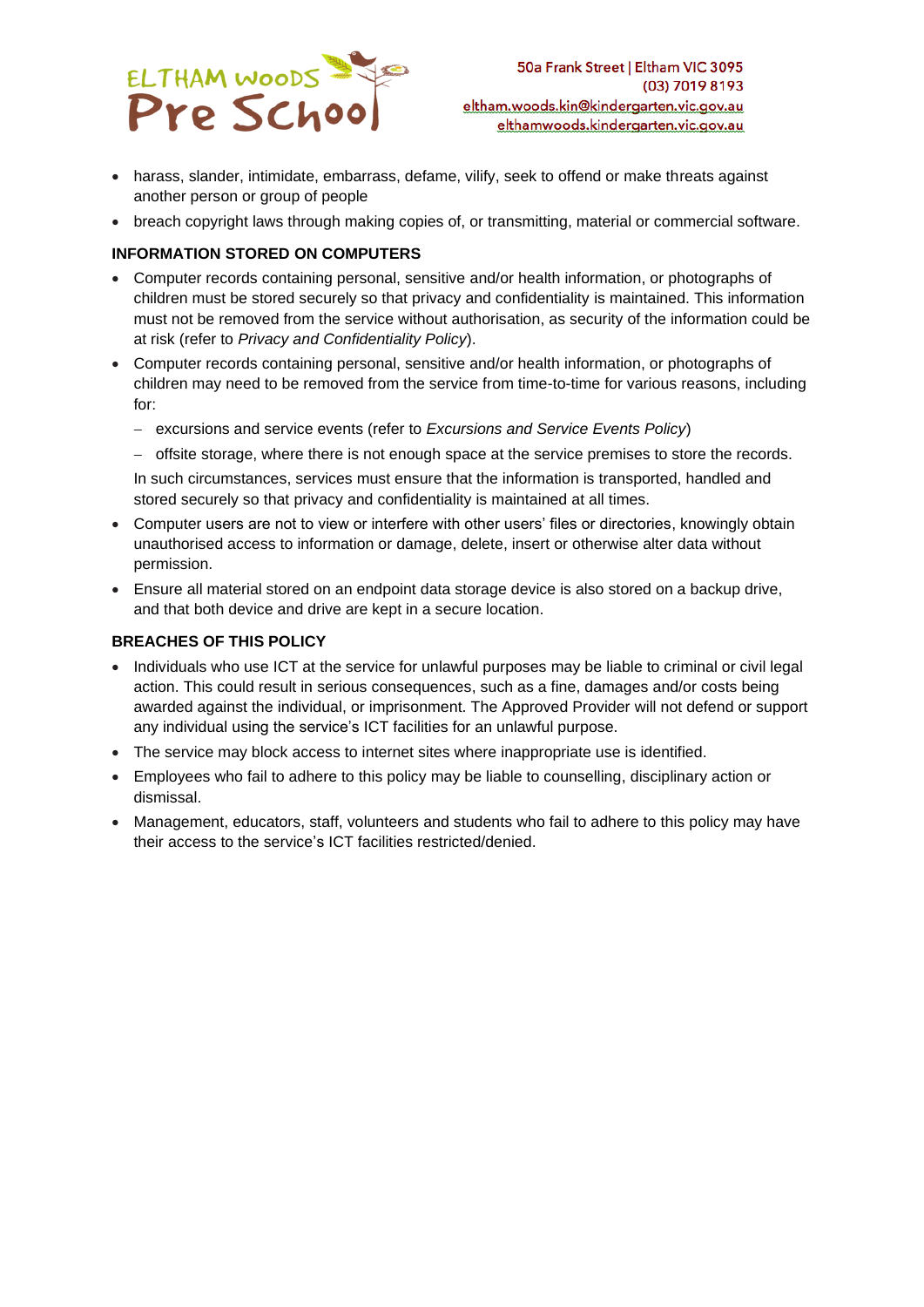

## **ATTACHMENT 2 Guiding principles for security of information systems**

The Organisation for Economic Co-operation and Development's (OECD) guidelines encourage an awareness and understanding of security issues and the need for a culture of security.

The OECD describes nine guiding principles that encourage awareness, education, information sharing and training as effective strategies in maintaining security of information systems. The guiding principles are explained in the table below.

| Awareness                             | Users should be aware of the need for security of information systems<br>and networks and what they can do to enhance security.                                            |  |
|---------------------------------------|----------------------------------------------------------------------------------------------------------------------------------------------------------------------------|--|
| <b>Responsibility</b>                 | All users are responsible for the security of information systems and networks.                                                                                            |  |
| <b>Response</b>                       | Users should act in a timely and cooperative manner to prevent, detect<br>and respond to security issues.                                                                  |  |
| <b>Ethics</b>                         | Users should respect the legitimate interest of others.                                                                                                                    |  |
| <b>Democracy</b>                      | The security of information systems and networks should be compatible<br>with the essential values of a democratic society.                                                |  |
| <b>Risk assessment</b>                | Users should conduct risk assessments.                                                                                                                                     |  |
| Security design and<br>implementation | Users should incorporate security as an essential element of information<br>systems and networks.                                                                          |  |
| Security management                   | Users should adopt a comprehensive approach to security management.                                                                                                        |  |
| Reassessment                          | Users should review and reassess the security of information systems<br>and networks, and make appropriate modifications to security policies,<br>measures and procedures. |  |

Sourced from Organisation for Economic Co-operation and Development's (OECD) (2002) *Guidelines for the Security of Information Systems and Networks: Towards a Culture of Security.*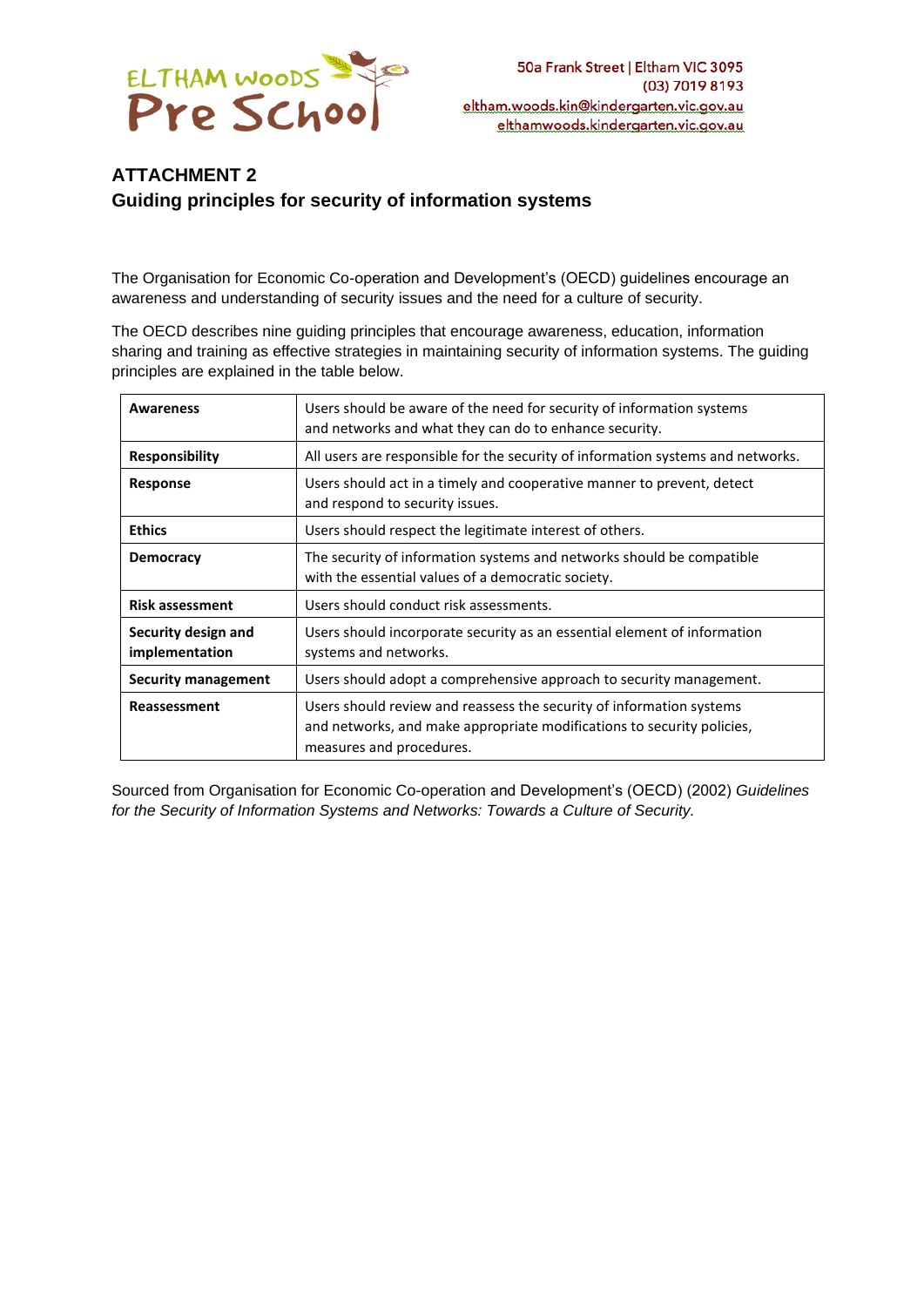

# **ATTACHMENT 3 Parent consent for their child to access I T at Eltham Woods Preschool**

 $\_$  ,  $\_$  ,  $\_$  ,  $\_$  ,  $\_$  ,  $\_$  ,  $\_$  ,  $\_$  ,  $\_$  ,  $\_$  ,  $\_$  ,  $\_$  ,  $\_$  ,  $\_$  ,  $\_$  ,  $\_$  ,  $\_$  ,  $\_$  ,  $\_$  ,  $\_$  ,  $\_$  ,  $\_$  ,  $\_$  ,  $\_$  ,  $\_$  ,  $\_$  ,  $\_$  ,  $\_$  ,  $\_$  ,  $\_$  ,  $\_$  ,  $\_$  ,  $\_$  ,  $\_$  ,  $\_$  ,  $\_$  ,  $\_$  ,

I have read the [Eltham Woods Preschool] *Information and Communication Technology (ICT) Policy* and agree to the conditions of use of the service's ICT facilities for the above-named student.

I also understand that [Eltham Woods Preschool] provides support and censorship with children.

| Signature (student)         | Date |  |
|-----------------------------|------|--|
| Signature (parent/guardian) | Date |  |